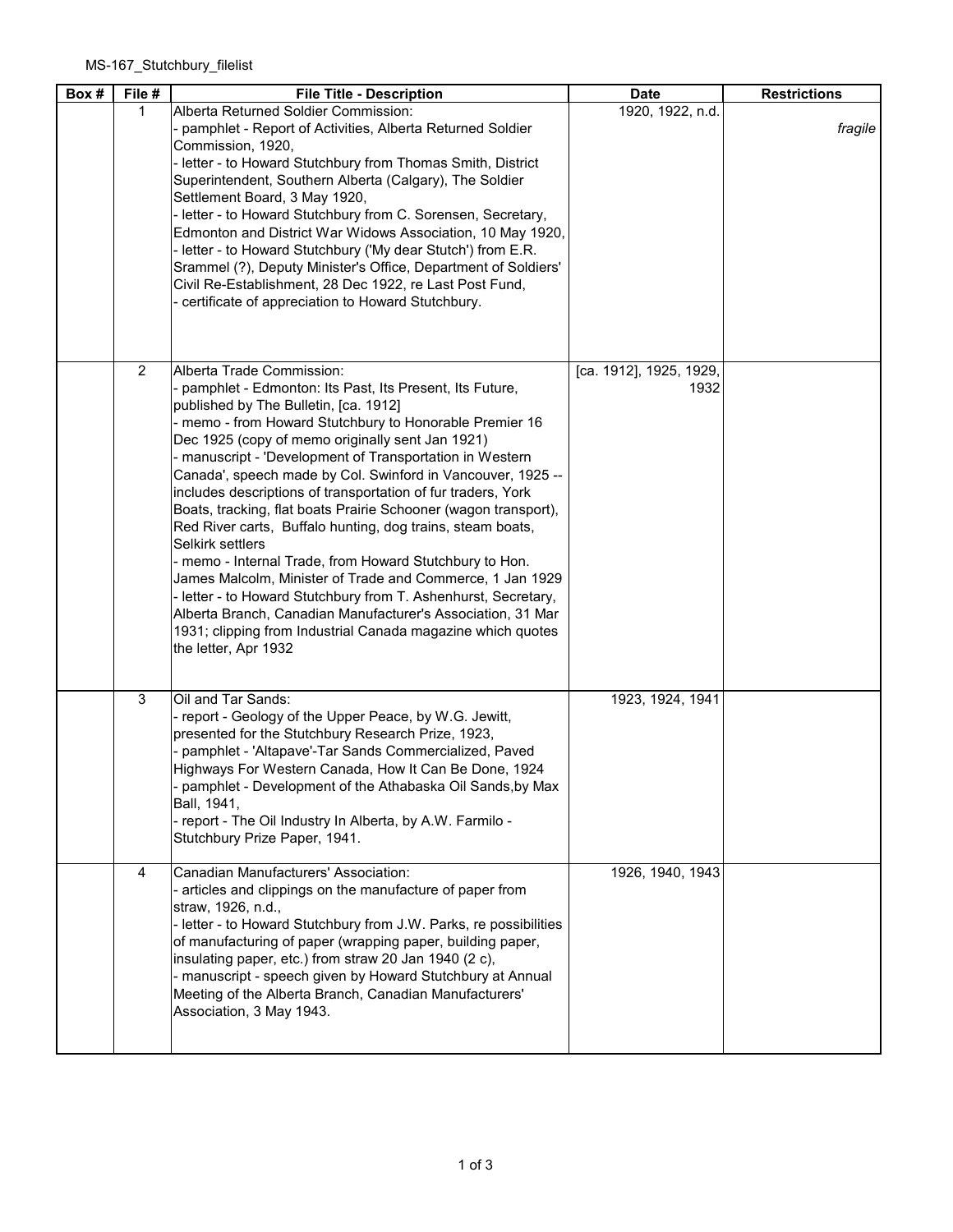| Box # | File # | <b>File Title - Description</b>                                                                                                                                                                                                                                                                                                                                                                                                                                                                                                                                                                                                                                                                                                                                                                                                                                                                                                                                                                                                                                                                                                                                                                                                                                                                                                                                                                                                                                                                                                                                                                                                                                                                                                                     | <b>Date</b> | <b>Restrictions</b> |
|-------|--------|-----------------------------------------------------------------------------------------------------------------------------------------------------------------------------------------------------------------------------------------------------------------------------------------------------------------------------------------------------------------------------------------------------------------------------------------------------------------------------------------------------------------------------------------------------------------------------------------------------------------------------------------------------------------------------------------------------------------------------------------------------------------------------------------------------------------------------------------------------------------------------------------------------------------------------------------------------------------------------------------------------------------------------------------------------------------------------------------------------------------------------------------------------------------------------------------------------------------------------------------------------------------------------------------------------------------------------------------------------------------------------------------------------------------------------------------------------------------------------------------------------------------------------------------------------------------------------------------------------------------------------------------------------------------------------------------------------------------------------------------------------|-------------|---------------------|
|       | 5      | <b>Edmonton Safety Council</b><br>- letter - from A.E. Woodwards, Traffic Department, Police<br>Department, City of Edmonton, n.d.,<br>- letter - to Howard Stutchbury from R.S. Sheppard,<br>Superintendent of Schools, Edmonton Public School Board, 25<br>Apr 1947,<br>- letter - to Howard Stutchbury from G.J. Hope, Provincial<br>President, Alberta Motor Association, 26 Apr 1947,<br>- letter - to Howard Stutchbury from Premier Ernest Manning,<br>Office of the Premier, Government of Alberta, 29 Apr 1947,<br>- letter - to Howard Stutchbury from E.H. Rirosall, Chairman,<br>Edmonton General Ministerial Association, May 1947,<br>- letter - to Howard Stutchbury from H.D. Ainlay, Office of the<br>Mayor, City of Edmonton, 4 May 1947,<br>- letter - to Howard Stutchbury from H.S. Aiken, Secretary,<br>Highway Traffic Board, Government of Alberta, 5 May 1947,<br>- letter - to Howard Stutchbury from A.E. Woodwards, Traffic<br>Sergeant, Edmonton City Police Department, 7 May 1947,<br>- letter - to Howard Stutchbury from S.C. Gosling, Claims<br>Agent, Legal Department, City of Edmonton, 8 May 1947,<br>- letter - to Howard Stutchbury from E.C. Emmott, Provincial<br>Secretary-Superintendent, St. John Ambulance, 8 May 1947,<br>- letter - to Howard Stutchbury from J.H. MacDonald,<br>Archbishop of Edmonton, 8 May 1947,<br>- letter - to Howard Stutchbury from R. Jennings, Chief<br>Constable, Police Dept., City of Edmonton, 9 May 1947,<br>- letter - to Howard Stutchbury from James MacGregor, Chief,<br>Fire Department, City of Edmonton, 10 May 1947<br>- letter - to Howard Stutchbury from C.M. Macleod, Chairman,<br>Workmen's Compensation Board, Government of Alberta, 10<br>May 1947, | 1947        |                     |
|       |        | ~ letter - to Howard Stutchbury from John D. Dower, President,<br>and Robert Muir, Secretary-Manager, Edmonton Branch,<br>Canadian Red Cross Society, 12 May 1947<br>- letter - to Howard Stutchbury from W.E. Curtis, President,<br>Edmonton Branch, War Amputations of Canada, 25 May 1947,<br>- letter - to Howard Stutchbury from D.B. Caldwell, Secretary,<br>Alberta Board of Trade and Agriculture, 25 Jul 1947,<br>- letter - to Howard Stutchbury from T. Ashenhurst, Manager,<br>Alberta Branch, Canadian Manufacturers' Association, 23 Dec<br>1947,<br>- pamphlet - The Safety Counselor, Official Organ of the<br>Alberta Safety Council, 'Farm Safety' Edition, April 1956.                                                                                                                                                                                                                                                                                                                                                                                                                                                                                                                                                                                                                                                                                                                                                                                                                                                                                                                                                                                                                                                           |             |                     |
|       | 6      | Music Festival:<br>- manuscript - 'Canada's First Music Festival', by Dr. Charles<br>Peaker, [ca. 1946],<br>- newsletter - Edmonton Kiwanis Club, 3 May 1946, includes<br>article 'Canada's First Music Festival' (above)<br>- newspaper clipping - Howard Stutchbury, 8 Oct 1954                                                                                                                                                                                                                                                                                                                                                                                                                                                                                                                                                                                                                                                                                                                                                                                                                                                                                                                                                                                                                                                                                                                                                                                                                                                                                                                                                                                                                                                                   | 1946, 1954  | fragile             |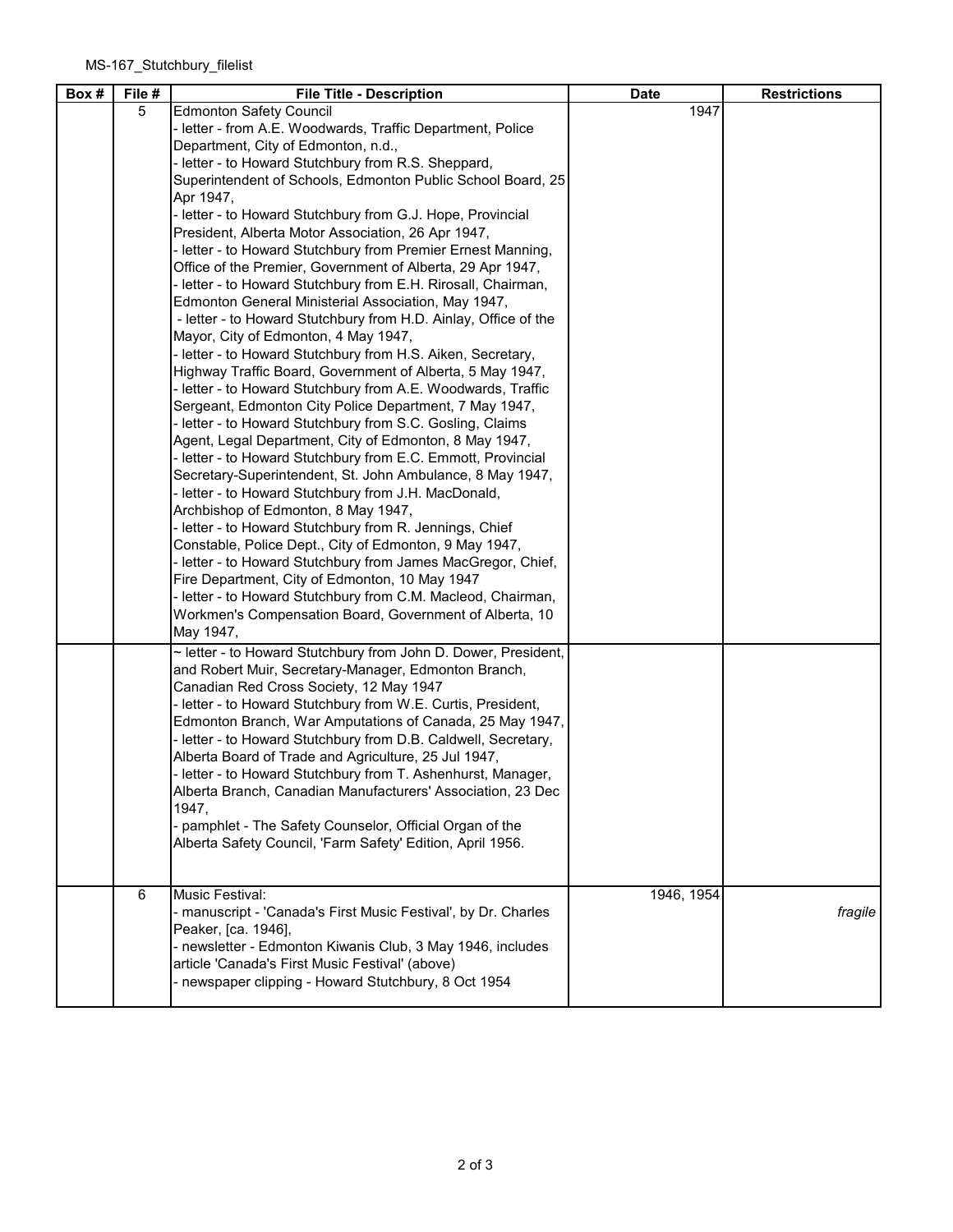| Box # | File #       | <b>File Title - Description</b>                                                                                            | <b>Date</b>             | <b>Restrictions</b>                      |
|-------|--------------|----------------------------------------------------------------------------------------------------------------------------|-------------------------|------------------------------------------|
|       | 7            | Programmes:                                                                                                                | 1904-1910, 1936, 1954   |                                          |
|       |              | - First Annual Concert, Edmonton Choral Society, P.S. Hook -<br>Conductor, Robertson Hall, 6 Dec 1904, nb - Howard         |                         |                                          |
|       |              | Stutchbury, Baritone,                                                                                                      |                         |                                          |
|       |              | - 'Trial By Jury', Edmonton Operatic and Dramatic Society,                                                                 |                         |                                          |
|       |              | Robertson's Hall, 1-3 Mar 1905,                                                                                            |                         |                                          |
|       |              | - Second Concert, Edmonton Choral Society, P.S. Hook -                                                                     |                         |                                          |
|       |              | Conductor, Presbyterian Church, 30 May 1905, nb - Howard                                                                   |                         |                                          |
|       |              | Stutchbury, Baritone,<br>- Alberta Inaugural Celebration - Concert, Thistle Rink, 31 Aug                                   |                         |                                          |
|       |              | 1905                                                                                                                       |                         |                                          |
|       |              | - Haydn's Oratorio 'The Creation', McDougall Methodist                                                                     |                         |                                          |
|       |              | Church, 26 Feb 1907, nb - Howard Stutchbury, Baritone                                                                      |                         |                                          |
|       |              | - In Memoriam - Edward R.I., 20 May 1910                                                                                   |                         |                                          |
|       |              | - playbill - Tribute to the Memory of Our Late Beloved                                                                     |                         |                                          |
|       |              | Sovereign King George Fifth, Prince of Wales Armouries, 28<br>Jan 1936, includes 'Recessional', likely performed by Howard |                         |                                          |
|       |              | Stutchbury                                                                                                                 |                         |                                          |
|       |              | - 'Who Builds A City' - 50th Anniversary Pageant, City of                                                                  |                         |                                          |
|       |              | Edmonton 1904-1954, Edmonton Gardens, 8-10 Oct 1954,                                                                       |                         |                                          |
|       |              | nb - Howard Stutchbury played himself and annotated 'Thanks                                                                |                         |                                          |
|       |              | for a very nice performance' (no author)                                                                                   |                         |                                          |
|       | 8            | Tuxis Parliament of Alberta:                                                                                               | 1936, 1939, 1943        |                                          |
|       |              | - letter - to Howard Stutchbury from Neil V. Gorman, Provincial                                                            |                         |                                          |
|       |              | Secretary, Tuxis Parliament of Alberta, 11 Jan 1936,                                                                       |                         |                                          |
|       |              | - letter - to Howard Stutchbury from William B. Gill, Provincial<br>Secretary and Deputy Premier, 19th Tuxis Parliament of |                         |                                          |
|       |              | Alberta, 11 Jan 1939,                                                                                                      |                         |                                          |
|       |              | - letter - to Howard Stutchbury from S. MacKenzie, Provincial                                                              |                         |                                          |
|       |              | Secretary, Tuxis Parliament of Alberta, 9 Jan 1943.                                                                        |                         |                                          |
|       |              |                                                                                                                            |                         |                                          |
|       | 9            | Personal:                                                                                                                  | n.d., 1916, 1937, 1953, |                                          |
|       |              | - Ferry tickets, John Walter Ferrry - tickets for 'one wagon or                                                            | 1954                    |                                          |
|       |              | two carts', 'one foot passenger', 'horse and rider', n.d.                                                                  |                         |                                          |
|       |              | - brochure - Howard Stutchbury, Singing Master, Edmonton,<br>Alberta, n.d.                                                 |                         |                                          |
|       |              | - certificate - to Howard Stutchbury, appointed Notary Public,                                                             |                         |                                          |
|       |              | from Government of Alberta, 21 Feb 1916                                                                                    |                         |                                          |
|       | $MS$ o/s     | - certificate - to Howard Stutchbury, commemoration medal for                                                              |                         |                                          |
|       | map          | Their Majesties' Coronation, from Buckingham Palace, 12 May                                                                |                         |                                          |
|       | cabinet 1937 |                                                                                                                            |                         |                                          |
|       |              | - letter - to Howard Stutchbury from T. Jones, Secretary,<br>Empire Lodge No. 63, re lifetime membership, 9 Dec 1953       |                         |                                          |
|       |              | - letter - to Howard Stutchbury from Max W. Ball, n.d.                                                                     |                         |                                          |
|       |              | - newspaper clipping - Howard Stutchbury, 'Stutchbury Marks                                                                |                         |                                          |
|       |              | 80th Birthday', 1954                                                                                                       |                         |                                          |
|       |              | - Howard Stutchbury - curriculum vitae, n.d.                                                                               |                         | photocopied for<br>preservation purposes |
|       |              |                                                                                                                            |                         |                                          |
|       |              |                                                                                                                            |                         |                                          |